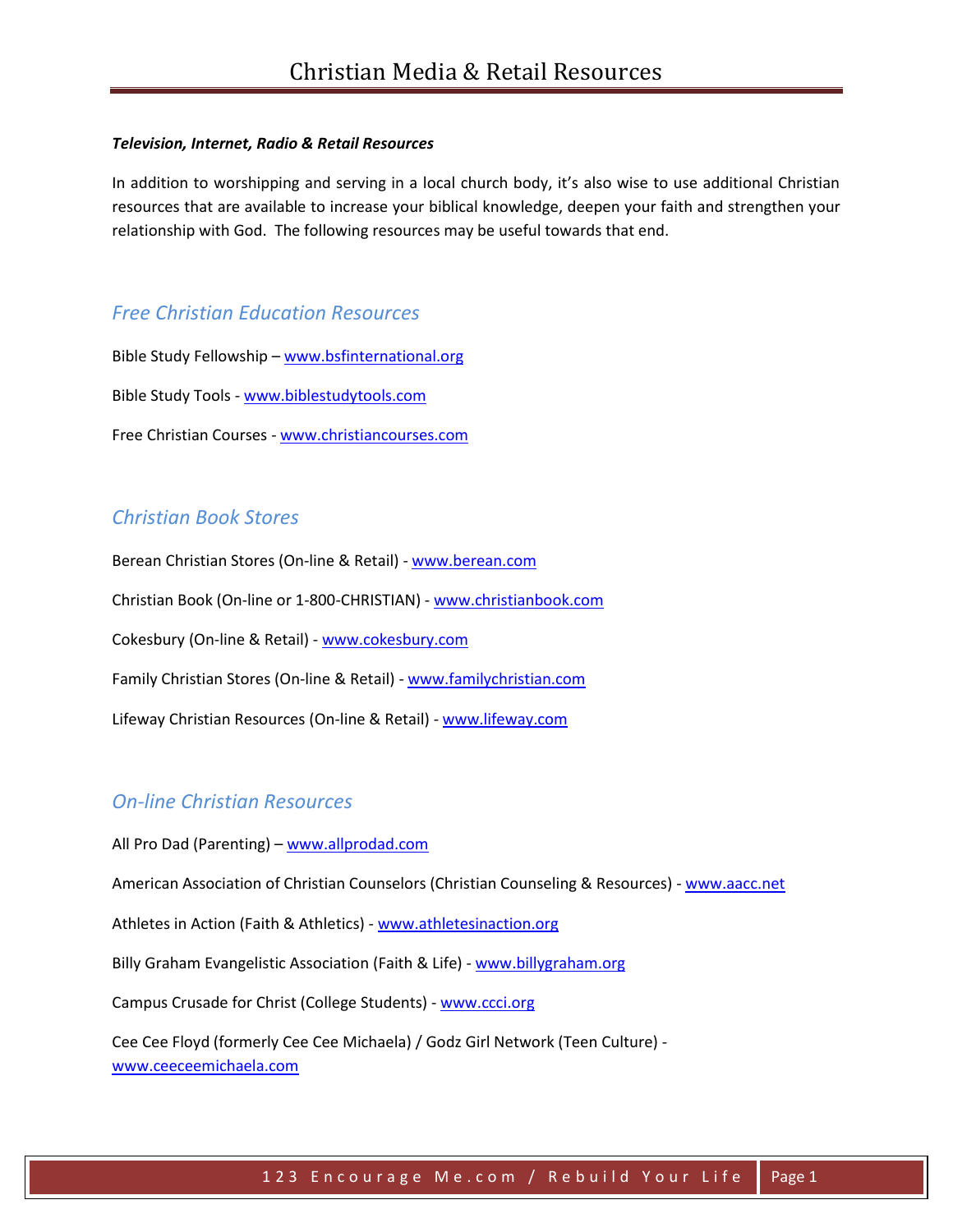Charisma (Faith & Life) - [www.charismamag.com](http://www.charismamag.com/) Child Evangelism Fellowship (Children's Ministry) - <http://www.cefonline.com/> Christian Café (Social / Dating) - [www.christiancafe.com](http://www.christiancafe.com/) Christian Fathers (Fatherhood) – [www.christianfathers.com](http://www.christianfathers.com/) Christian Hang Suite (Lifestyle) - <http://www.parkerdesigngroup.com/Home/tabid/556/Default.aspx> Christian Mingle.com (Social / Dating) - [www.christianmingle.com](http://www.christianmingle.com/) Christian People Meet (Social / Dating) - [www.christianpeoplemeet.com](http://www.christianpeoplemeet.com/) Christianity (Faith & Life) - [www.christianity.com](http://www.christianity.com/) Christianity Today (Faith & Life) - [www.christianitytoday.com](http://www.christianitytoday.com/) Crosswalk.com (Reference & Resources) - [www.crosswalk.com](http://www.crosswalk.com/) Dayspring (Greeting Cards & Stationery) - [www.dayspring.com](http://www.dayspring.com/) Desarrollo Cristiano (Spanish Ministry Resources) - [www.desarrollocristiano.com](http://www.desarrollocristiano.com/) Divorce Care (Divorce Recovery) - [www.divorcecare.org](http://www.divorcecare.org/) Dove Foundation (Family Entertainment Reviews) – [www.dove.org](http://www.dove.org/) Faith Mate (Social / Dating) - [www.faithmate.com](http://www.faithmate.com/) Family Life (Faith & Life) - [www.familylife.com](http://www.familylife.com/) Fellowship of Christian Athletes (Faith & Athletics) - [www.fca.org](http://www.fca.org/) Find Christian Counselor (Christian Counseling) - [www.findchristiancounselor.com](http://www.findchristiancounselor.com/) Focus on the Family (Faith & Life) - [www.focusonthefamily.com](http://www.focusonthefamily.com/) Free Christian Resources (Reference & Resources) - [www.freechristianresources.org](http://www.freechristianresources.org/) Gary Chapman (Marriage & Family Counseling) - [www.garychapman.org](http://www.garychapman.org/) Gary Smalley (Marriage & Family Counseling) - http://smalley.cc/ Girlfriends in God (Women's Ministry) - [www.girlfriendsingod.com](http://www.girlfriendsingod.com/) Girls Gone Wise (Teen Girls' Ministry) - [www.girlsgonewise.com](http://www.girlsgonewise.com/) Gospel Today (Faith & Life) - <http://mygospeltoday.com/>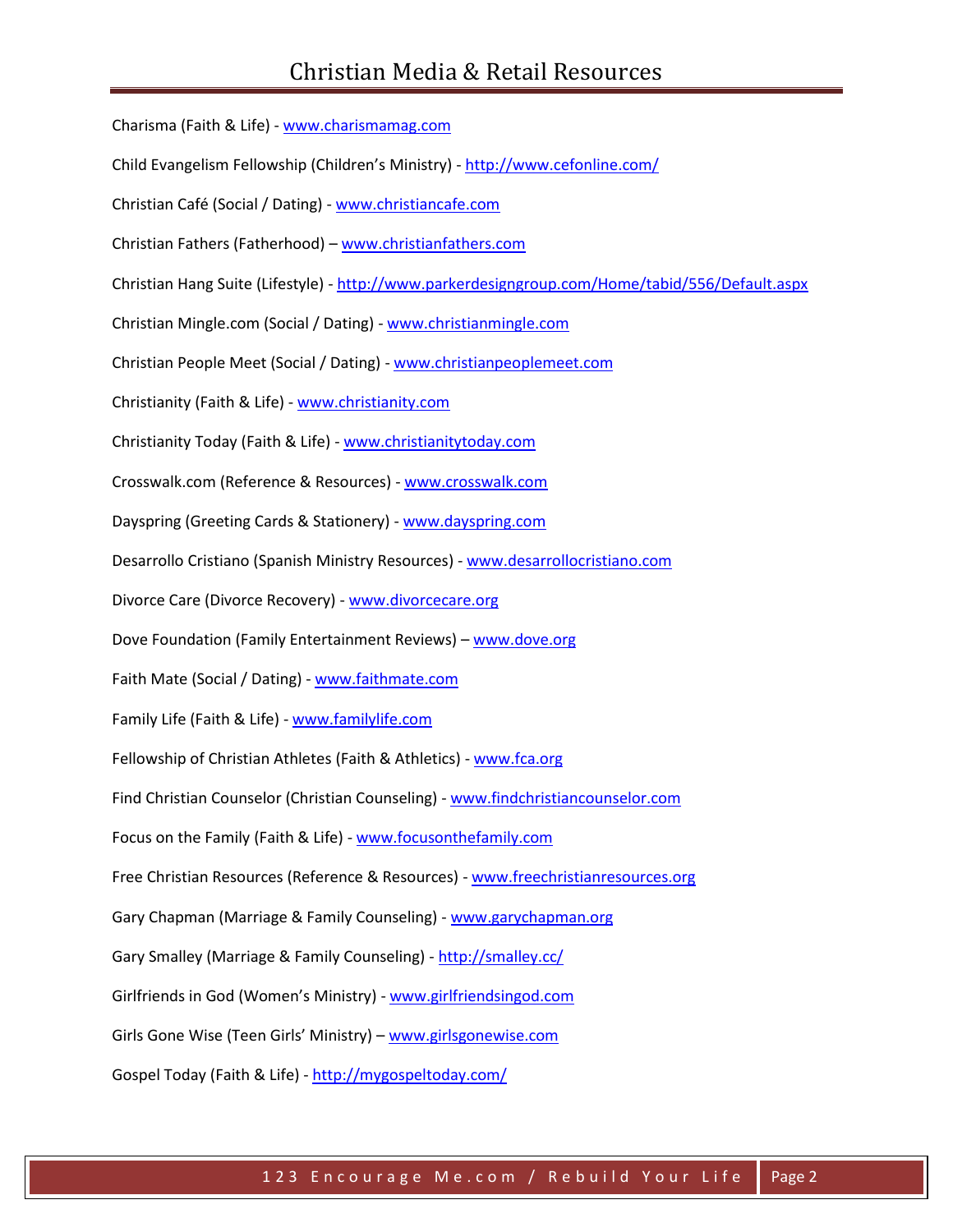Grace to You (Faith & Life) - <http://www.gty.org/> Harvest House Publishers (Reference & Resources) - <http://harvesthousepublishers.com/> iMom (Parenting) - [www.imom.com](http://www.imom.com/) Iron Sharpens Iron (Men's Ministry) - [www.ironsharpensiron.net](http://www.ironsharpensiron.net/) Kevin Leman (Marriage & Family Counseling) - [www.drleman.com](http://www.drleman.com/) Kyria (Faith & Life) - [www.kyria.com](http://www.kyria.com/) Light Source (Christian Ministers & Ministry Resources) - [www.lightsource.com](http://www.lightsource.com/) Living Proof with Beth Moore (Women's Ministry) - <http://www.lproof.org/> Max Lucado (Faith & Life) - [www.maxlucado.com](http://www.maxlucado.com/) Moody Publishers (Reference & Resources) - [www.moodyministries.net](http://www.moodyministries.net/) National Coalition of Men's Ministries (Men's Ministry) - <http://ncmm.org/> National Fatherhood Initiative (Parenting) - [www.fatherhood.org](http://www.fatherhood.org/) NavPress (Reference & Resources) - [www.navpress.com](http://www.navpress.com/) New Life (Christian Counseling) - <http://newlife.com/> New Man Magazine (Faith & Life) - [www.charismamag.com/index.php/new-man](http://www.charismamag.com/index.php/new-man) On Mission (Missionary Work) - [www.onmission.com](http://www.onmission.com/) Operation Blessing (Missionary Work) - <http://community.ob.org/site/PageServer> Outreach Magazine (Missionary Work) - [www.outreachmagazine.com](http://www.outreachmagazine.com/) Perfect Match (Social / Dating) - [www.perfectmatch.com/onlinedating/christian-dating.asp?p=n](http://www.perfectmatch.com/onlinedating/christian-dating.asp?p=n) Proverbs 31 Ministries (Women's Ministry) - [www.proverbs31.org](http://www.proverbs31.org/) Pure Freedom (Teen Culture) - [www.purefreedom.org](http://www.purefreedom.org/) Pure Intimacy (Marriage & Relationship Healing) - [www.pureintimacy.org](http://www.pureintimacy.org/) RBC Ministries (Reference & Resources) - [www.rbc.org/index.aspx](http://www.rbc.org/index.aspx) Samaritan's Purse (Global Disaster Recovery & Relief) - [www.samaritanspurse.org](http://www.samaritanspurse.org/) Sarang Community Church (Korean & Chinese Ministry Resources) - <http://english.sarang.org/> or <http://chinese.sarang.org/>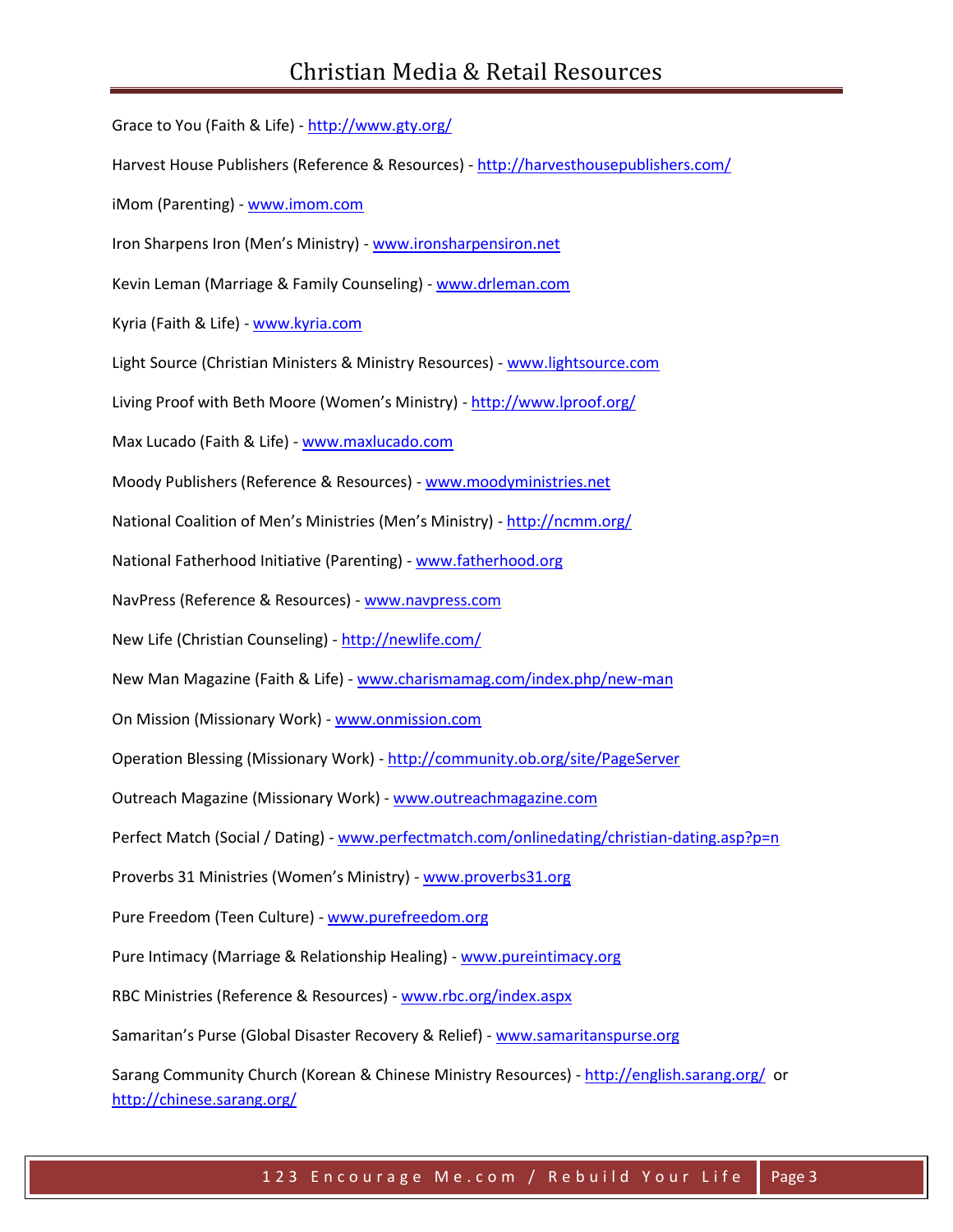Spirit Led Woman (Women's Ministry) - [www.charismamag.com/index.php/spiritled-woman](http://www.charismamag.com/index.php/spiritled-woman)

Stonegate Resources (Marriage & Relationship Healing) - [http://stonegateresources.org/is-this-your](http://stonegateresources.org/is-this-your-problem.php)[problem.php](http://stonegateresources.org/is-this-your-problem.php)

Streaming Faith (Ministry Webcasts) - [www.streamingfaith.com](http://www.streamingfaith.com/)

The Great Marriage Experience (Marriage & Family Counseling) - [www.thegreatmarriageexperience.com](http://www.thegreatmarriageexperience.com/)

The Rebelution (Teen Culture) - [www.therebelution.com](http://www.therebelution.com/)

Thomas Nelson (Reference & Resources) - [www.thomasnelson.com](http://www.thomasnelson.com/)

Tyndale House Publishers (Reference & Resources) - [www.tyndale.com](http://www.tyndale.com/)

UrbanFaith.com (Faith & Life) - [www.urbanfaith.com](http://www.urbanfaith.com/)

Vicki Courtney (Parenting & Teen Culture) - <http://vickicourtney.com/>

Young Life (Teen Ministry) - [www.younglife.org/us](http://www.younglife.org/us)

Zondervan (Reference & Resources) - [www.zondervan.com](http://www.zondervan.com/)

# *Christian Radio & Christian Music Associations*

Christian Radio (Internet Radio) – [www.christianradio.com](http://www.christianradio.com/) Live365 (Internet Radio) - [www.live365.com](http://www.live365.com/) Gospel Music Association (Dove Awards) - [www.gospelmusic.org](http://www.gospelmusic.org/)  Gospel Music Workshop of America (Music Association) - [www.gmwanational.net](http://www.gmwanational.net/) Stellar Awards - [www.thestellarawards.com](http://www.thestellarawards.com/)